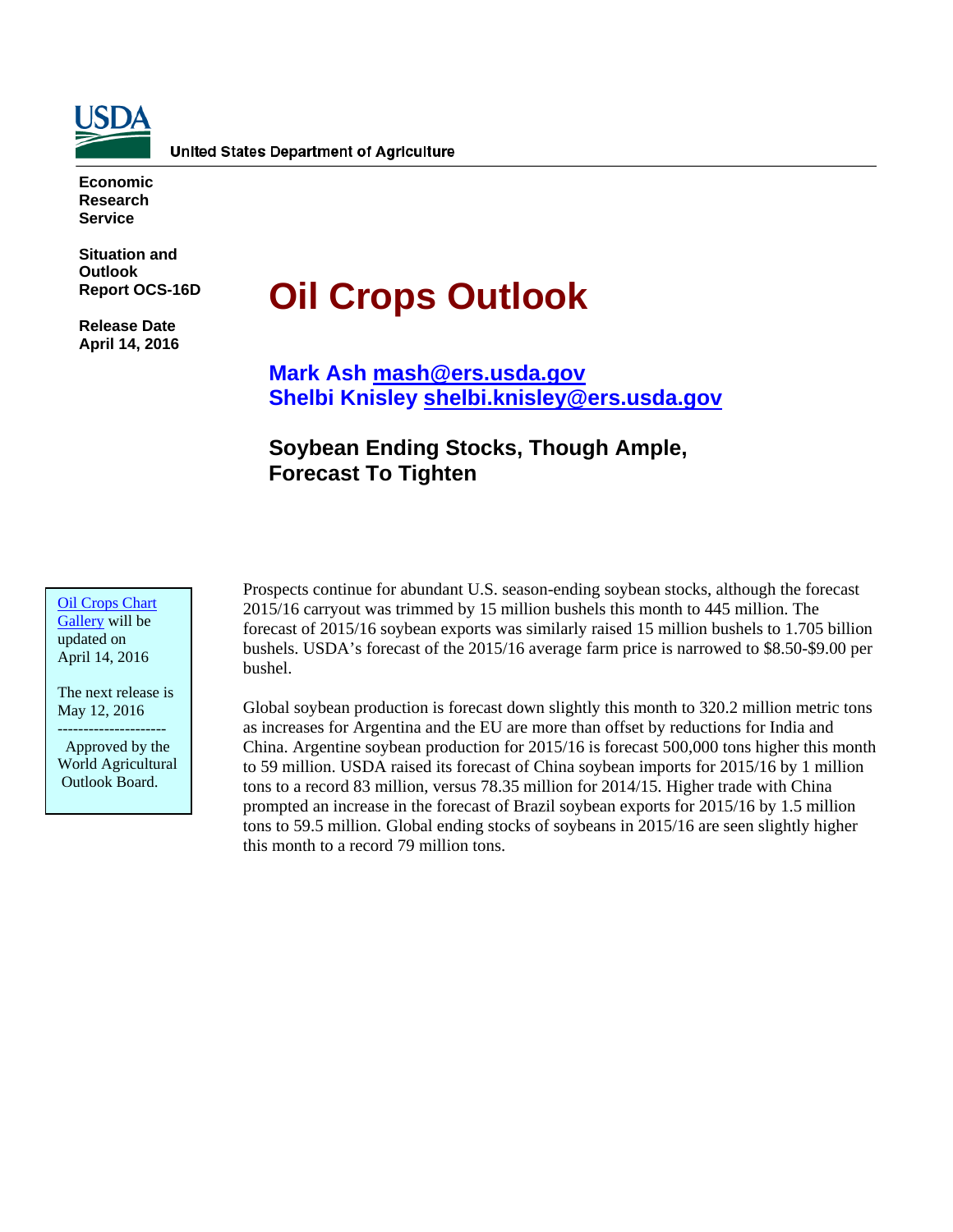# *Abundant Stocks Loom Over the Soybean Market*

For the first half of 2015/16, the rate of domestic soybean use was second only to the 2014/15 record. Despite this, U.S. soybean stocks have stayed elevated this season due to a larger supply and a 4-percent decline in year-to-date demand. USDA' *Grain Stocks* report indicated that soybean stocks on March 1, 2016 totaled 1.531 billion bushels. Compared to a year earlier, the March soybean inventory is up 15 percent and is at a 9-year high.

Prospects continue for abundant season-ending soybean stocks, although the forecast 2015/16 carryout was trimmed by 15 million bushels this month to 445 million. An equivalent increase is forecast for 2015/16 soybean exports, to 1.705 billion bushels. Strong February-March export shipments, particularly to China, narrowed the deficit against last year's pace. Nevertheless, 2015/16 soybean exports may still finish well below last year's all-time high of 1.843 billion bushels. China accounts for the vast majority of the gap versus last year's exports. Cumulative soybean export inspections to China for September 2015-March 2016 were down 98 million bushels from a year earlier. For soybean meal and soybean oil, forecasts of production and use were unchanged this month.

Soybean futures contracts staged a price rally in March. The market strength was partly related to recent appreciation of Brazil's exchange rate (up 11 percent since March 1), which tempered the country's cost advantage relative to U.S. exports. However, an increase in cash market prices for soybeans is resisted by the market fundamentals, particularly the stocks surplus. The March rally in cash prices was neither substantial nor long-lasting enough to alter USDA's forecast of the seasonaverage farm price, which is narrowed to \$8.50-\$9.00 per bushel. Forecasts of 2015/16 average prices of soybean meal and soybean oil were also narrowed to \$275-\$295 per short ton and 29-31 cents per pound, respectively.

# *Ample Supplies Edge 2016 Oilseed Planting Intentions Lower*

In last month's *Prospective Plantings* report, U.S. farmers indicated 2016 planting intentions for soybeans at 82.2 million acres. Last year's soybean acreage sown was slightly higher at 82.65 million acres. Intended acreage increases for Missouri, Illinois, and North Dakota were more than offset by likely reductions elsewhere, mostly the South, where producers may grow more corn and cotton this year.

Producers also plan to plant slightly less canola than last year—down 2 percent to 1.748 million acres—as declines in Oklahoma, Idaho, and Montana offset a small increase in North Dakota. For 2015/16, old-crop canola supplies are forecast 201 million pounds below last month's forecast, with imports expected down to 750 million pounds—a 12-year low. Demand by domestic canola processors is relatively weak. The forecast of 2015/16 canola crush is lowered to 3.4 million pounds, which would be down 11 percent from last year. Expected production of canola meal and canola oil are accordingly lowered to 936,000 short tons and 1.4 billion pounds, respectively. Canola oil exports are forecast higher this month to 247 million pounds—a modest increase from 2014/15.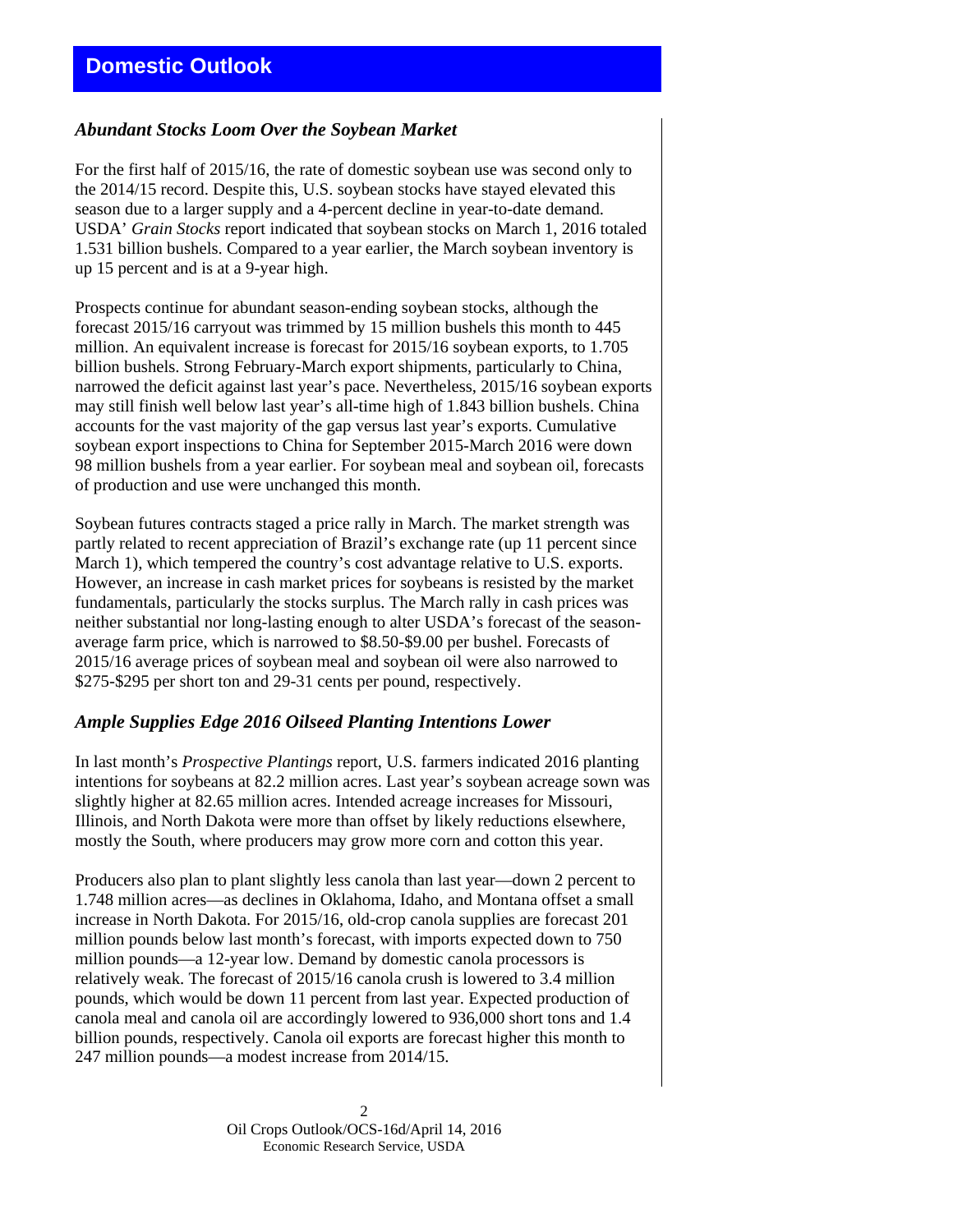U.S. planting intentions for sunflowerseed in 2016 are down 9 percent from last year to 1.693 million acres. Prospective declines in sunflowerseed planting are anticipated for South Dakota, Texas, Kansas, and Colorado. Similarly, 2016 acreage intentions for flaxseed are down 16 percent from last year to 390,000 acres.

For the 2015/16 marketing year, USDA raised the estimate of the total sunflowerseed supply slightly this month to 3.3 billion pounds due to higher imports. So, despite a 10-percent expansion of total use for the first half of the crop year, total stocks of sunflowerseed as of March 1 were 52 percent higher than a year earlier. Season-ending sunflowerseed stocks are forecast at 357 million pounds—up 51 percent from 2014/15.

Season-ending stocks of oil-type sunflowerseed are forecast lower this month to 165 million pounds based on higher forecast use. Domestic demand for 2015/16 is seen rising to 2.31 billion pounds compared to last year's 1.71 billion. Expected supplies of sunflowerseed oil—at 678 million pounds—are lower than previously indicated but would still be 23 percent above the 2014/15 total. Lower forecasts of crush and sunflowerseed oil production this month are only partly offset by higher expected oil imports. Similarly, forecast production of sunflower meal, at 290,000 short tons, is slightly below last month's forecast but sharply higher (53-percent) than in 2014/15.

Non-oil type sunflowerseed imports are forecast up 30 million pounds this month to 150 million pounds. At 225 million pounds, exports of non-oil type sunflowerseed are expected to decline 10 percent from 2014/15. With this season's increase in domestic supply likely to exceed the gains in use, ending stocks of non-oil type sunflowerseed may climb 22 percent from last year to 192 million pounds.

Peanut planting intentions for 2016/17 are down by 9 percent to 1.476 million acres. For 2015/16, forecasts for slightly higher peanut imports and lower seed use led USDA to forecast season-ending stocks up slightly to 2.92 million pounds. Although peanut use is forecast up 9 percent in 2015/16 to 5.487 billion pounds, the much higher supply would support a carryout above 2.9 billion pounds—an all-time high.

In contrast to the other oilseed crops, supplies of cottonseed may be poised for improvement in 2016/17. Sown acreage intentions for cotton this year are up 11 percent to 9.562 million acres. Most of this year's acreage gain would come from a 10-percent increase in intended cotton planting in Texas, where farmers are likely to reduce sorghum and peanut acreage.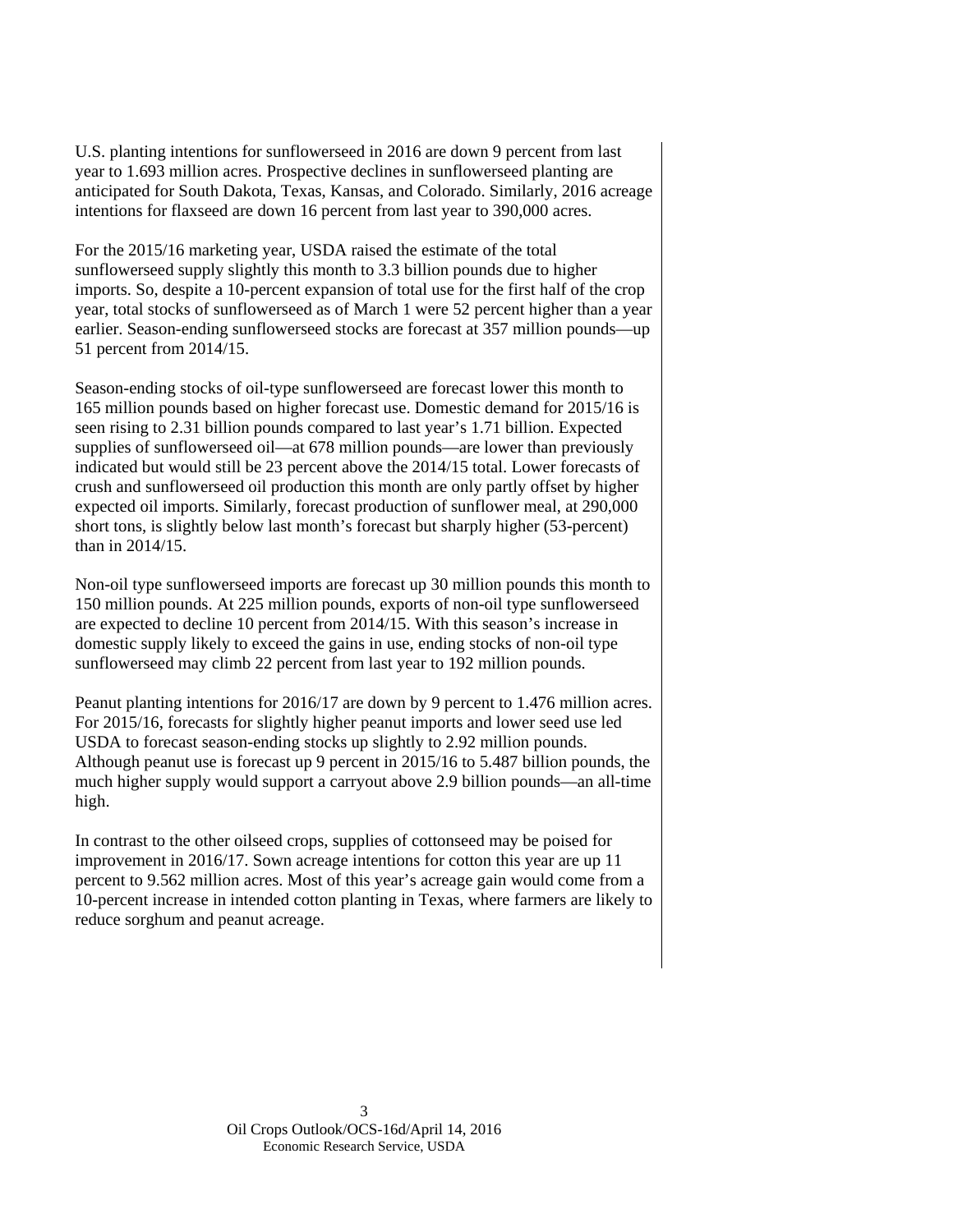# *Improvement in Argentine Soybean Yields Buoys Stocks Outlook*

Global soybean production is forecast down slightly this month to 320.2 million metric tons as increases for Argentina and the EU are more than offset by reductions for India and China. Argentine soybean production for 2015/16 is forecast 500,000 tons higher this month to 59 million. A late surge in Argentine corn planting may have curtailed an increase in soybean area, which is estimated 300,000 hectares lower this month to 19.7 million. Despite the reduced area, soybean crops have received ample moisture throughout the growing season. For the main soybean growing region, precipitation since September is 20 percent above average. Most of the uptick in rainfall has occurred since February, which favors soybean development. Provided that subsequent rainfall does not become excessive, overall soybean yields may approach an all-time high. Continued rainfall, however, has already delayed harvesting, with less than 15 percent completed by the first week of April.

A less optimistic view is emerging for Argentine soybean exports. Intense export competition is likely to curtail Argentine soybean exports for 2015/16 by 400,000 tons to 11.4 million. In contrast, Brazilian soybean exports for 2015/16 are forecast 1.5 million tons higher this month to 59.5 million. March soybean shipments from Brazil registered a new peak as China importers have practically completed a switch from U.S.-originated trade. As a consequence, the year-to-year decline in Argentine soybean stocks this fall may be less acute.

# *Robust Soybean Imports by China Energized by Price Decline*

This month, USDA raised its forecast of China soybean imports for 2015/16 by 1 million tons to a record 83 million, versus 78.35 million for 2014/15. Domestic soybean production in China for 2015/16 is estimated down 200,000 tons this month to 11.8 million based on a lower yield. The brisk rate of China's soybean imports is mostly due to lower prices. China soybean imports for October 2015- February 2016 were 8 percent higher than a year earlier, with Brazil shipments accounting for nearly all of the increase. Over that period, China's soybean imports from Brazil soared 135 percent while imports from the United States fell 15 percent. The recent surge in imports may be adequate to cover near-term soybean use in China, so further import gains could accelerate the accumulation of processor stocks.

Global ending stocks of soybeans in 2015/16 are seen slightly higher this month to a record 79 million tons. Higher carryout stocks in China and Argentina may exceed the reduction in inventories for Brazil and the United States.

# *Indian Oilseed Supplies Are Considerably Tighter*

Indian oilseed production for 2015/16 is estimated 470,000 tons lower this month as a 100,000-ton increase for the peanut crop was offset by smaller harvests of soybeans, cottonseed, and sunflowerseed. At 30.8 million tons, Indian oilseed production in 2015/16 is down 8 percent from a year earlier and the lowest since 2006/07.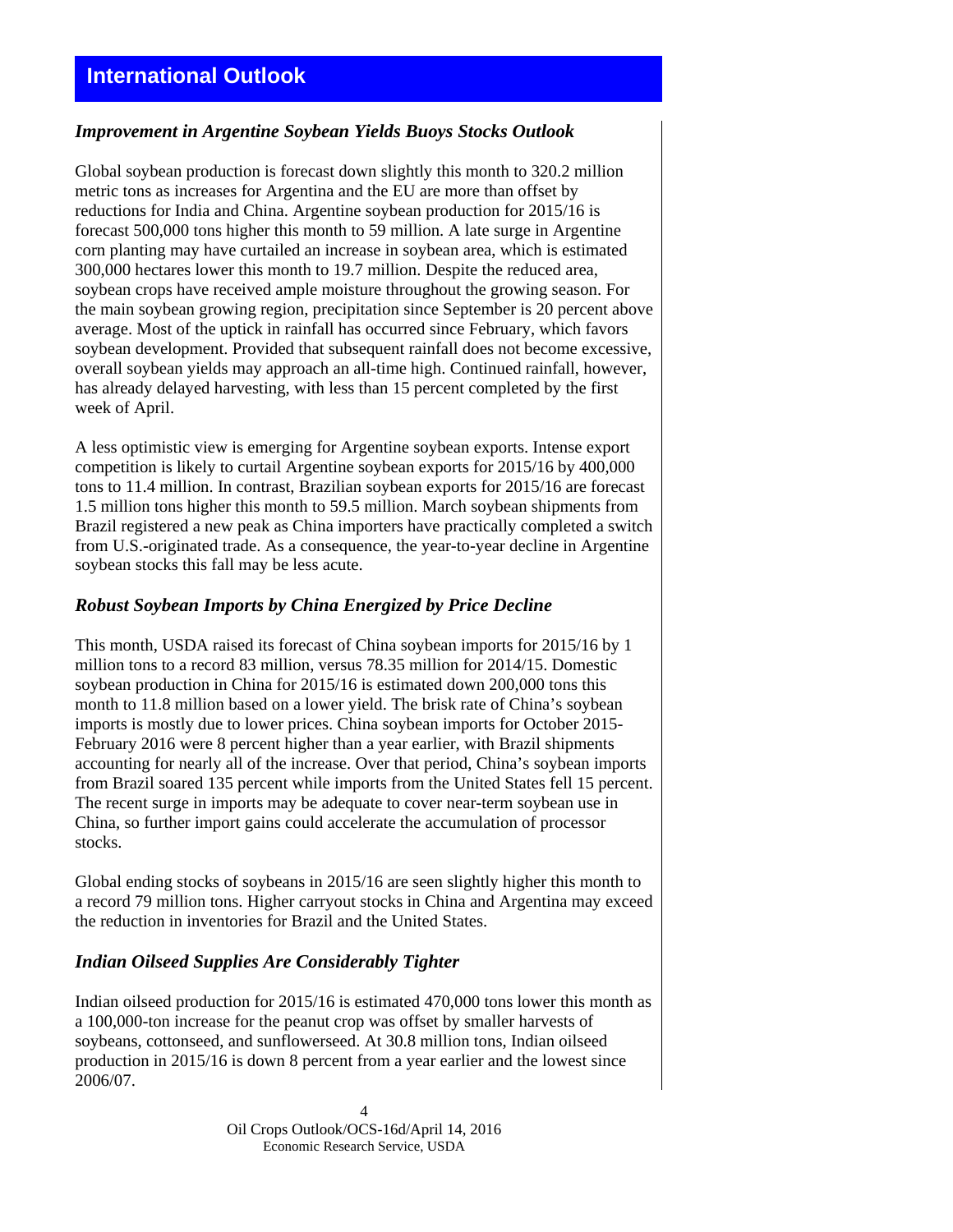USDA lowered its 2015/16 estimate of Indian soybean production this month by 500,000 tons to 7.5 million—a 10-year low. Unusually low yields were the outcome of moisture extremes in India's major soybean-growing regions last summer. Low soybean arrival data at processors since the harvest and the negligible export shipments of soybean meal confirm the poor crop. Despite ample foreign supplies of soybeans, India has not approved imports of genetically modified oilseeds or the oilseed meals made from them. The lack of domestic supplies has quickly eroded the Indian soybean crush and production of soybean meal. The year-to-year growth for 2015/16 domestic protein consumption may be limited to 4 percent as a consequence.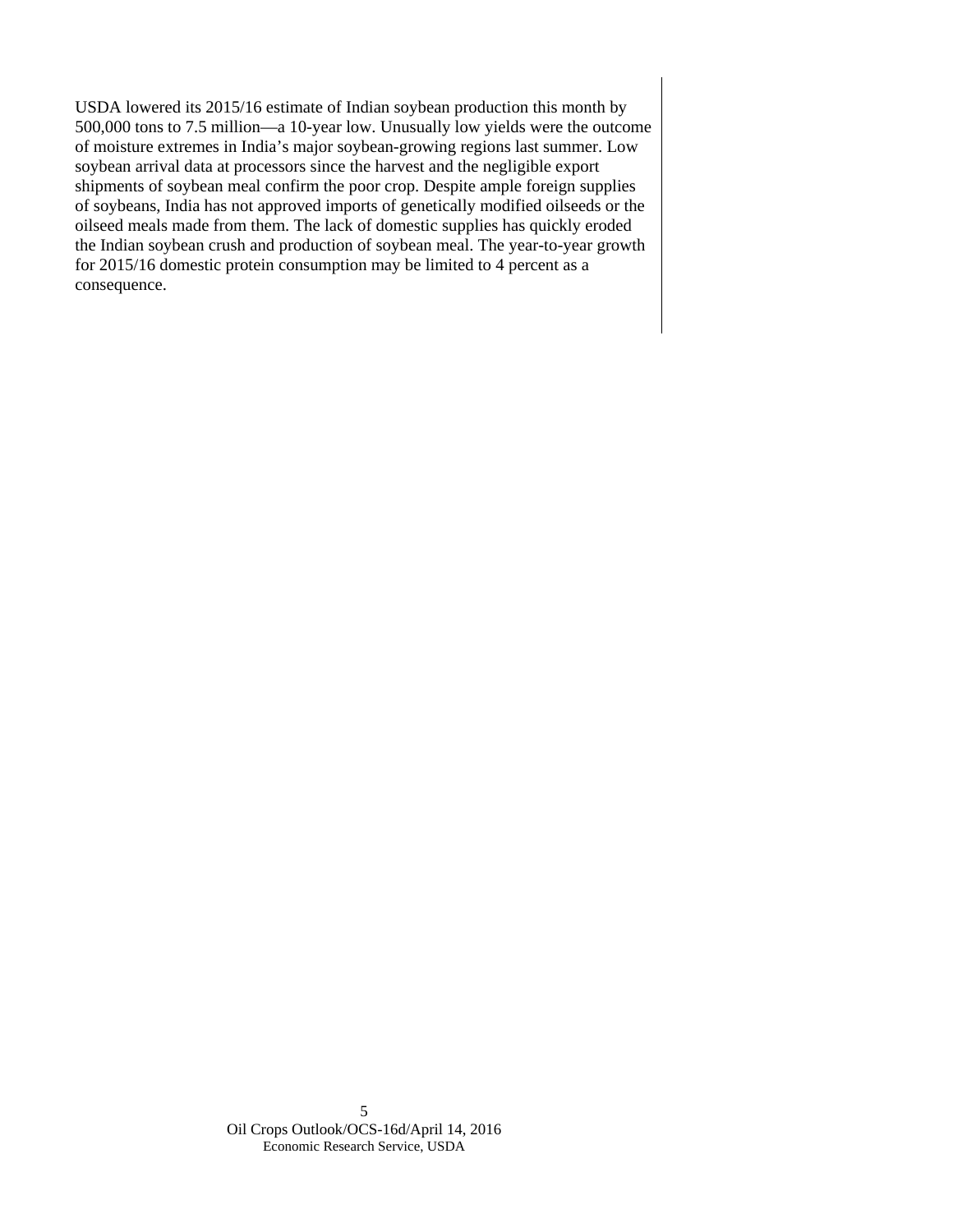| Harvested<br>Million acres<br>Bu./acre | Beginning<br>stocks | Production Imports |    | Total                                             | Crush<br>Million bushels- | Seed &<br>residual | <b>Exports</b> | Total | Ending<br>stocks |
|----------------------------------------|---------------------|--------------------|----|---------------------------------------------------|---------------------------|--------------------|----------------|-------|------------------|
|                                        |                     |                    |    |                                                   |                           |                    |                |       |                  |
|                                        |                     |                    |    |                                                   |                           |                    |                |       |                  |
|                                        |                     |                    |    |                                                   |                           |                    |                |       |                  |
| 76.3<br>44.0                           | 141                 | 3.358              | 72 | 3.570                                             | 1.734                     | 106                | 1.638          | 3,478 | 92               |
| 47.5<br>82.6                           | 92                  | 3.927              | 33 | 4.052                                             | 1.873                     | 145                | 1.843          | 3,862 | 191              |
| 48.0                                   | 191                 | 3.929              | 30 | 4.150                                             | 1.870                     | 130                | 1.705          | 3,705 | 445              |
|                                        |                     |                    |    |                                                   |                           |                    |                |       |                  |
|                                        | 81.8                |                    |    | Soybeans: Quarterly U.S. supply and disappearance |                           |                    |                |       |                  |

|                    |           | Supply             |      |           | Use     |                 |                |         |         |
|--------------------|-----------|--------------------|------|-----------|---------|-----------------|----------------|---------|---------|
|                    | Beginning |                    |      |           | Crush   | Crush, seed     |                |         | Ending  |
|                    | stocks    | Production Imports |      | Total     |         | & residual      | <b>Exports</b> | Total   | stocks  |
|                    |           |                    |      |           |         |                 |                |         |         |
| 2014/15            |           |                    |      |           |         |                 |                |         |         |
| September-November | 92.0      | 3,927.1            | 7.5  | 4,026.6   |         | 687.3           | 811.6          | 1,498.9 | 2,527.7 |
| December-February  | 2,527.7   |                    | 8.7  | 2,536.4   |         | 480.2           | 729.6          | 1,209.8 | 1,326.6 |
| March-May          | 1,326.6   |                    | 8.3  | 1,334.9   |         | 522.7           | 185.2          | 707.9   | 627.1   |
| June               |           |                    | 3.7  |           | 151.6   |                 | 34.7           |         |         |
| July               |           |                    | 3.1  |           | 155.8   |                 | 39.7           |         |         |
| August             |           |                    | 1.9  |           | 144.6   |                 | 42.6           |         |         |
| June-August        | 627.1     |                    | 8.7  | 635.8     | 452.0   | $-123.8$        | 117.0          | 445.1   | 190.6   |
| Total              |           | 3,927.1            | 33.2 | 4,052.3   | 1,873.0 | 1,566.3 1,843.4 |                | 3,861.7 |         |
| 2015/16            |           |                    |      |           |         |                 |                |         |         |
| September          |           |                    | 2.4  |           | 134.6   |                 | 86.4           |         |         |
| October            |           |                    | 2.2  |           | 170.1   |                 | 362.9          |         |         |
| November           |           |                    | 1.8  |           | 165.8   |                 | 342.4          |         |         |
| September-November | 190.6     | 3,929.2            | 6.5  | 4,126.3   | 470.5   | 148.8           | 791.6          | 1.410.9 | 2,715.3 |
| December           |           |                    | 2.1  |           | 167.0   |                 | 249.1          |         |         |
| January            |           |                    | 2.9  |           | 160.5   |                 | 218.0          |         |         |
| February           |           |                    | 1.2  |           | 154.6   |                 | 207.3          |         |         |
| December-February  | 2,715.3   |                    | 6.2  | 2,721.6   | 482.1   | 34.2            | 674.4          | 1,190.8 | 1,530.8 |
| Total to date      |           | 39292              | 127  | 4 1 3 2 5 | 952.6   |                 | $1830 + 14660$ |         |         |

Total to date 3,929.2 12.7 4,132.5 952.6 183.0 1,466.0 1 Estimated. <sup>2</sup> Forecast. Note: 1 metric ton equals 36.744 bushels and 1 acre equals 2.471 hectares.

Sources: USDA, National Agricultural Statistics Service, *Crop Production* and *Grain Stocks* and U.S. Department of Commerce, U.S. Census Bureau, *Foreign Trade Statistics.*

|                        |           |                    | Supply |          |                       | Disappearance  |          |        |
|------------------------|-----------|--------------------|--------|----------|-----------------------|----------------|----------|--------|
| Year beginning         | Beginning |                    |        |          |                       |                |          | Ending |
| October 1              | stocks    | Production Imports |        | Total    | Domestic              | <b>Exports</b> | Total    | stocks |
|                        |           |                    |        |          | --- 1.000 short tons- |                |          |        |
| 2013/14                | 275       | 40.685             | 383    | 41.343   | 29.547                | 11,546         | 41,093   | 250    |
| $2014/15$ <sup>1</sup> | 250       | 45,062             | 333    | 45.645   | 32,235                | 13,150         | 45,384   | 260    |
| $2015/16^2$            | 260       | 44.165             | 375    | 44.800   | 33,300                | 11.200         | 44.500   | 300    |
| 2015/16                |           |                    |        |          |                       |                |          |        |
| October                | 260.5     | 4.001.3            | 35.2   | 4.296.9  | 3.015.4               | 887.7          | 3.903.2  | 393.8  |
| November               | 393.8     | 3.907.7            | 30.6   | 4.332.1  | 2.765.7               | 1.184.6        | 3.950.3  | 381.8  |
| December               | 381.8     | 3.931.5            | 30.8   | 4.344.1  | 2.971.9               | 1.069.8        | 4.041.7  | 302.3  |
| January                | 302.3     | 3.796.7            | 33.4   | 4.132.5  | 2.619.9               | 1.102.2        | 3.722.2  | 410.3  |
| February               | 410.3     | 3.666.3            | 35.7   | 4.112.4  | 2.539.0               | 1.211.0        | 3.750.0  | 362.4  |
| Total to date          |           | 19.303.5           | 165.7  | 19.729.7 | 13.912.0              | 5.455.3        | 19.367.3 |        |

<sup>1</sup> Estimated. <sup>2</sup> Forecast. Note: 1 metric ton equals 1.10231 short tons.

Source: USDA, World Agricultural Outlook Board, *World Agricultural Supply and Demand Estimates.* Last update: 4/13/2016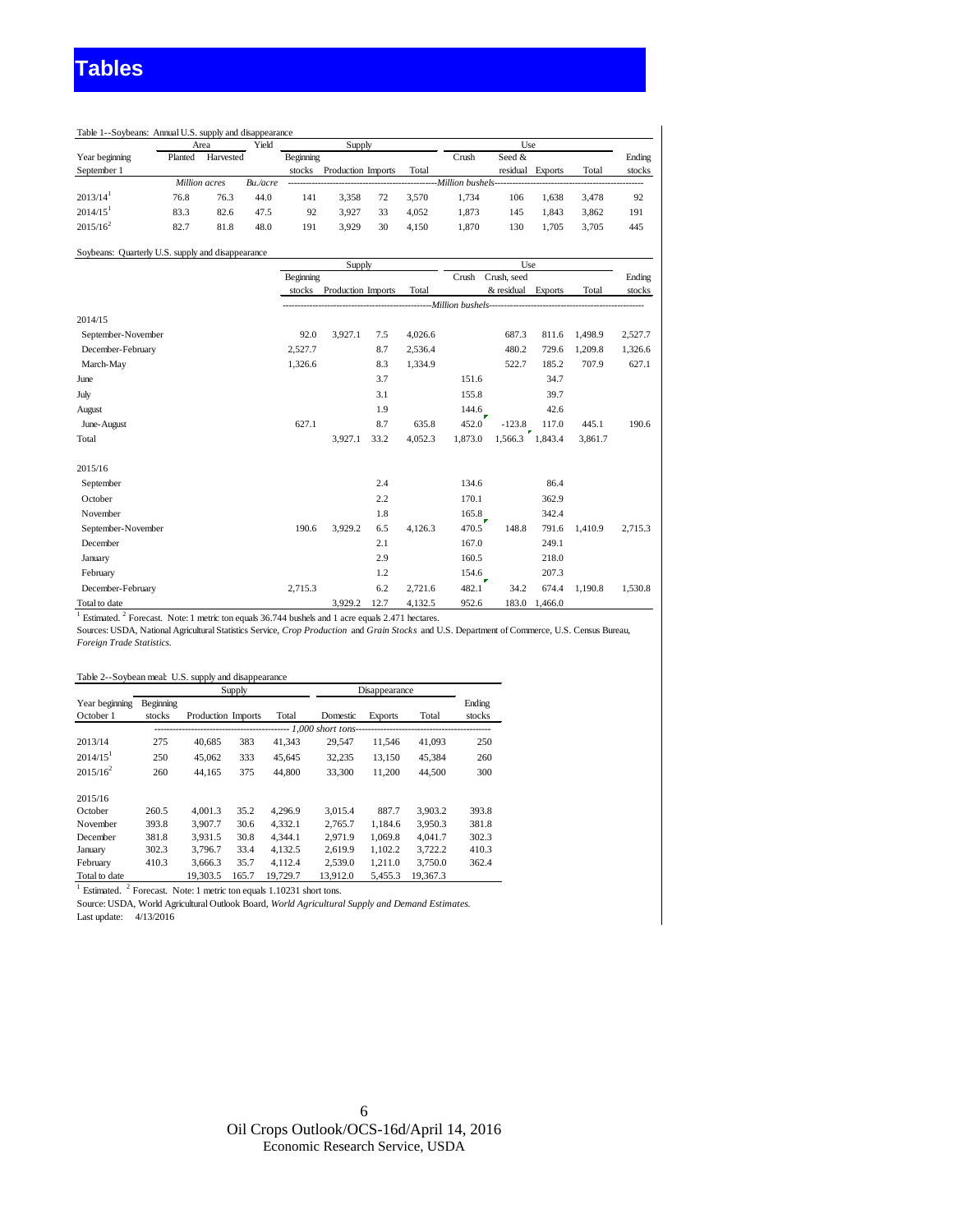#### Table 3--Soybean oil: U.S. supply and disappearance

|                        | Supply    |                    |       |          | Disappearance  |           |           |                |         |         |
|------------------------|-----------|--------------------|-------|----------|----------------|-----------|-----------|----------------|---------|---------|
| Year beginning         | Beginning | Production Imports |       | Total    | Domestic       |           |           | <b>Exports</b> | Total   | Ending  |
| October 1              | stocks    |                    |       |          | Total          | Biodiesel | Food      |                |         | stocks  |
|                        |           |                    |       |          | Million pounds |           |           |                |         |         |
| 2013/14                | 1.655     | 20,130             | 165   | 21,950   | 18,908         | 5,010     | 13,898    | 1.877          | 20,785  | 1,165   |
| $2014/15$ <sup>1</sup> | 1.165     | 21,399             | 264   | 22,828   | 18,959         | 5,037     | 13,923    | 2,014          | 20,973  | 1,855   |
| $2015/16^2$            | 1.855     | 21,730             | 300   | 23,885   | 19,600         | 5.500     | 14.100    | 2.100          | 21,700  | 2.185   |
| 2015/16                |           |                    |       |          |                |           |           |                |         |         |
| October                | 1.854.8   | 1.962.9            | 43.3  | 3.861.1  | 1.741.4        | 407.8     | 1.333.6   | 179.3          | 1.920.7 | 1.940.4 |
| November               | 1.940.4   | 1.901.9            | 17.9  | 3.860.1  | 1.661.2        | 463.6     | 1.197.6   | 233.0          | 1.894.2 | 1.965.9 |
| December               | 1.965.9   | 1.929.0            | 22.4  | 3.917.2  | 1.625.3        | 435.6     | 1.189.7   | 319.4          | 1.944.7 | 1.972.5 |
| January                | 1.972.5   | 1.864.9            | 16.9  | 3.854.3  | 1.575.5        | 392.3     | 1.183.2   | 168.0          | 1.743.5 | 2,110.8 |
| February               | 2.110.8   | 1.795.9            | 27.8  | 3.934.5  | 1,538.6        | <b>NA</b> | <b>NA</b> | 114.6          | 1,653.3 | 2,281.2 |
| Total to date          |           | 9.454.6            | 128.2 | 11.437.6 | 8.142.0        | 1.699.3   | 4.904.1   | 1.014.4        | 9.156.4 |         |

<sup>1</sup> Estimated. <sup>2</sup> Forecast. Note: 1 metric ton equals 2,204.622 pounds. NA: Not available.

Source: USDA, World Agricultural Outlook Board, *World Agricultural Supply and Demand Estimates.*

#### Table 4--Cottonseed: U.S. supply and disappearance

|                        |           |            | Supply         |       |                  |       | Disappearance  |       |       |        |
|------------------------|-----------|------------|----------------|-------|------------------|-------|----------------|-------|-------|--------|
| Year beginning         | Beginning |            |                |       |                  |       |                |       |       | Ending |
| August 1               | stocks    | Production | <b>Imports</b> | Total |                  | Crush | <b>Exports</b> | Other | Total | stocks |
|                        |           |            |                |       | 1.000 short tons |       |                |       |       |        |
|                        |           |            |                |       |                  |       |                |       |       |        |
| $2013/14$ <sup>1</sup> | 492       | 4.203      | 198            | 4.893 |                  | 2.000 | 219            | 2.250 | 4.468 | 425    |
| $2014/15$ <sup>1</sup> | 425       | 5.125      | 59             | 5.609 |                  | 1.900 | 228            | 3.044 | 5.172 | 437    |
| $2015/16^2$            | 437       | 4.153      | 0              | 4.590 |                  | 1.500 | 60             | 2,638 | 4.198 | 392    |

 $1$  Estimated.  $2$  Forecast.

Sources: USDA*,* National Agricultural Statistics Service, *Crop Production* and U.S. Department of Commerce, U.S. Census Bureau, *Foreign Trade Statistics.*

#### Table 5--Cottonseed meal: U.S. supply and disappearance

|                        |           |            | Supply         |                  |          | Disappearance  |       |        |
|------------------------|-----------|------------|----------------|------------------|----------|----------------|-------|--------|
| Year beginning         | Beginning |            |                |                  |          |                |       | Ending |
| October 1              | stocks    | Production | <b>Imports</b> | Total            | Domestic | <b>Exports</b> | Total | stocks |
|                        |           |            |                | 1,000 short tons |          |                |       |        |
|                        |           |            |                |                  |          |                |       |        |
| $2013/14$ <sup>1</sup> | 50        | 900        | $\mathbf{0}$   | 950              | 811      | 89             | 900   | 50     |
| $2014/15$ <sup>1</sup> | 50        | 855        | $\bf{0}$       | 905              | 795      | 68             | 863   | 42     |
| $2015/16^2$            | 42        | 675        | 0              | 717              | 592      | 75             | 667   | 50     |
| Estimated.             | Forecast. |            |                |                  |          |                |       |        |

Source: USDA, Foreign Agricultural Service, *PS&D Online.*

#### Table 6--Cottonseed oil: U.S. supply and disappearance

|                        |           |            | Supply         |       |                |          | Disappearance  |       |        |
|------------------------|-----------|------------|----------------|-------|----------------|----------|----------------|-------|--------|
| Year beginning         | Beginning |            |                |       |                |          |                |       | Ending |
| October 1              | stocks    | Production | <b>Imports</b> | Total |                | Domestic | <b>Exports</b> | Total | stocks |
|                        |           |            |                |       | Million pounds |          |                |       |        |
|                        |           |            |                |       |                |          |                |       |        |
| $2013/14$ <sup>1</sup> | 100       | 630        | 32             | 762   |                | 514      | 148            | 662   | 100    |
| $2014/15$ <sup>1</sup> | 100       | 610        | 17             | 727   |                | 551      | 118            | 669   | 58     |
| $2015/16^2$<br>$\sim$  | 58        | 480        | 20             | 558   |                | 433      | 75             | 508   | 50     |

<sup>1</sup> Estimated. <sup>2</sup> Forecast.

Source: USDA, Foreign Agricultural Service, Production, Supply, and Distribution Online*.*

| Table 7--Peanuts: U.S. supply and disappearance |         |               |             |           |            |         |       |                |       |               |                  |       |        |
|-------------------------------------------------|---------|---------------|-------------|-----------|------------|---------|-------|----------------|-------|---------------|------------------|-------|--------|
|                                                 |         | Area          | Yield       |           | Supply     |         |       |                |       | Disappearance |                  |       |        |
| Year beginning                                  | Planted | Harvested     |             | Beginning |            |         |       | Domestic       |       | Seed and      |                  |       | Ending |
| August 1                                        |         |               |             | stocks    | Production | Imports | Total | food           | Crush |               | residual Exports | Total | stocks |
|                                                 |         | $1,000$ acres | Pounds/acre |           |            |         |       | Million pounds |       |               |                  |       |        |
| 2013/14                                         | 1.067   | 1.043         | 4.001       | 2.771     | 4.173      | 88      | 7.032 | 2.886          | 663   | 530           | 1.096            | 5.174 | 1.858  |
| 2014/15                                         | 1.354   | 1.323         | 3.923       | 1.858     | 5.189      | 90      | 7.136 | 2.945          | 675   | 334           | .081             | 5.035 | 2.101  |
| $2015/16^2$                                     | 1.625   | 1,567         | 3,963       | 2,101     | 6,211      | 95      | 8,407 | 3.014          | 785   | 573           | 1.115            | 5.487 | 2,920  |

<sup>1</sup> Estimated. <sup>2</sup> Forecast.

Sources: USDA, National Agricultural Statistics Service, *Crop Production* and *Peanut Stocks and Processing,* and U.S. Department of Commerce,

U.S. Census Bureau, *Foreign Trade Statistics.*

Last update: 4/13/2016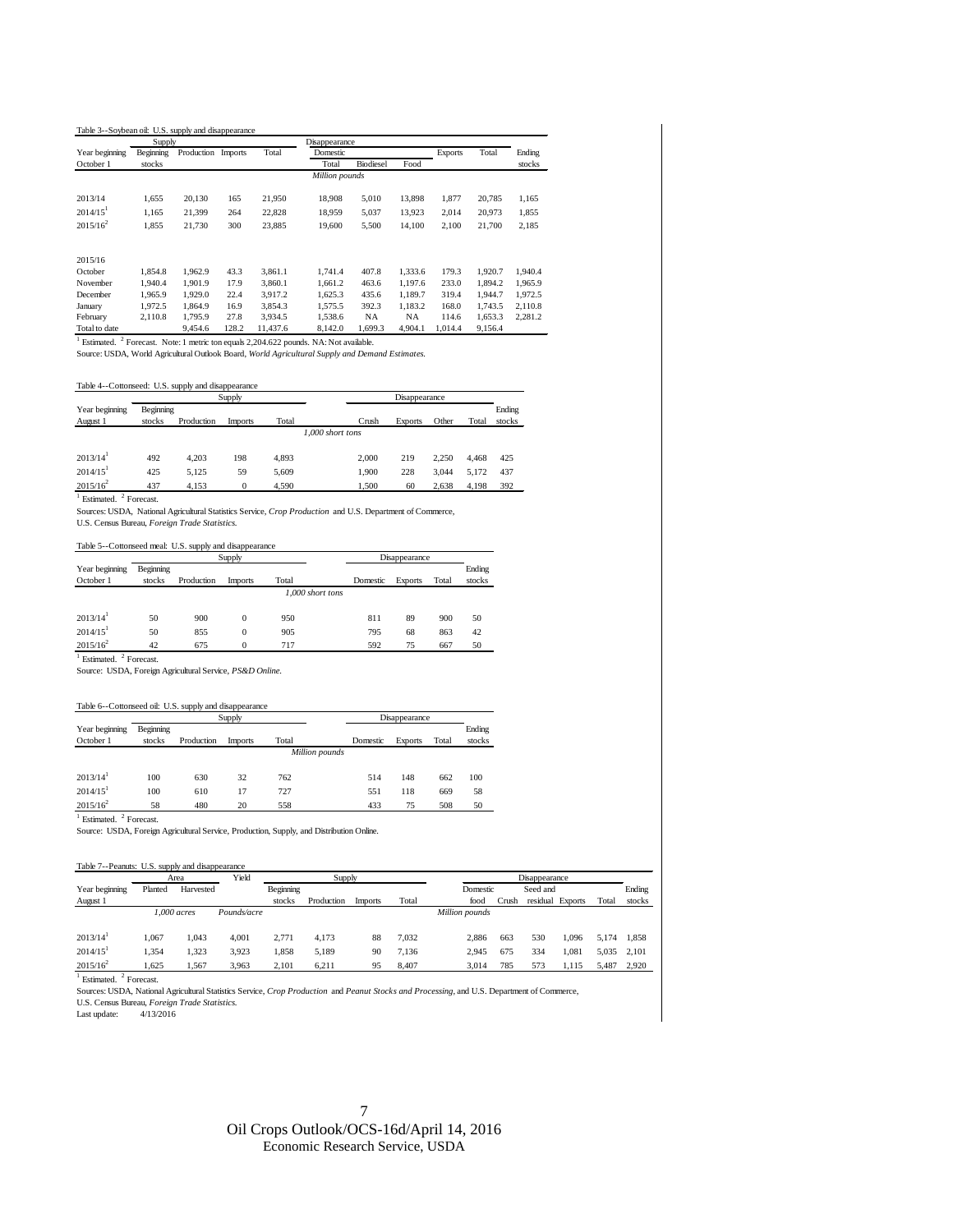Table 8--Oilseed prices received by U.S. farmers

 $\hat{\mathbf{r}}$ 

| Marketing | Soybeans <sup>1</sup> |              | Cottonseed <sup>2</sup> Sunflowerseed <sup>1</sup> | $Canola^T$ | Peanuts <sup>2</sup>    | Flaxseed <sup>3</sup> |
|-----------|-----------------------|--------------|----------------------------------------------------|------------|-------------------------|-----------------------|
| year      |                       |              |                                                    |            |                         |                       |
|           | \$/bushel             | \$/short ton | $\frac{L}{2}$                                      | \$/cwt.    | Cents/pound             | \$/bushel             |
|           |                       |              |                                                    |            |                         |                       |
| 2005/06   | 5.66                  | 96.00        | 12.10                                              | 9.62       | 17.30                   | 5.94                  |
| 2006/07   | 6.43                  | 111.00       | 14.50                                              | 11.90      | 17.70                   | 5.80                  |
| 2007/08   | 10.10                 | 162.00       | 21.70                                              | 18.30      | 20.50                   | 13.00                 |
| 2008/09   | 9.97                  | 223.00       | 21.80                                              | 18.70      | 23.00                   | 12.70                 |
| 2009/10   | 9.59                  | 158.00       | 15.10                                              | 16.20      | 21.70                   | 8.15                  |
| 2010/11   | 11.30                 | 161.00       | 23.30                                              | 19.30      | 22.50                   | 12.20                 |
| 2011/12   | 12.50                 | 260.00       | 29.10                                              | 24.00      | 31.80                   | 13.90                 |
| 2012/13   | 14.40                 | 252.00       | 25.40                                              | 26.50      | 30.10                   | 13.80                 |
| 2013/14   | 13.00                 | 246.00       | 21.40                                              | 20.60      | 24.90                   | 13.80                 |
| 2014/15   | 10.10                 | 194.00       | 21.70                                              | 16.90      | 22.00                   | 11.80                 |
| 2015/16   | 8.50-9.00             | 220-240      | 18.75-19.55                                        |            | 14.80-15.60 18.80-19.60 | 8.60-9.10             |
|           |                       |              |                                                    |            |                         |                       |
| 2014/15   |                       |              |                                                    |            |                         |                       |
| September | 10.90                 | 175.00       | 20.20                                              | 16.20      | 21.50                   | 11.70                 |
| October   | 9.97                  | 201.00       | 21.70                                              | 15.80      | 21.00                   | 11.50                 |
| November  | 10.20                 | 198.00       | 20.30                                              | 17.10      | 21.40                   | 11.60                 |
| December  | 10.30                 | 186.00       | 19.70                                              | 16.60      | 20.90                   | 11.40                 |
| January   | 10.30                 | 194.00       | 19.10                                              | 17.80      | 22.50                   | 11.70                 |
| February  | 9.91                  | 196.00       | 21.50                                              | 17.20      | 22.20                   | 11.50                 |
| March     | 9.85                  | <b>NA</b>    | 22.50                                              | 16.60      | 22.50                   | 11.50                 |
| April     | 9.69                  | NA           | 23.20                                              | 16.30      | 22.10                   | 12.00                 |
| May       | 9.58                  | NA           | 26.40                                              | 16.70      | 22.50                   | 12.10                 |
| June      | 9.58                  | NA           | 25.40                                              | 17.80      | 21.80                   | 11.40                 |
| July      | 9.95                  | <b>NA</b>    | 26.40                                              | 18.10      | 23.00                   | 11.50                 |
| August    | 9.71                  | 192.00       | 24.20                                              | 15.60      | 21.90                   | 10.00                 |
|           |                       |              |                                                    |            |                         |                       |
| 2015/16   |                       |              |                                                    |            |                         |                       |
| September | 9.05                  | 203.00       | 25.20                                              | 15.10      | 20.10                   | 9.07                  |
| October   | 8.81                  | 235.00       | 18.60                                              | 14.80      | 18.70                   | 8.59                  |
| November  | 8.68                  | 234.00       | 18.40                                              | 15.10      | 17.80                   | 8.71                  |
| December  | 8.76                  | 217.00       | 19.40                                              | 14.90      | 17.80                   | 8.62                  |
| January   | 8.71                  | 228.00       | 20.00                                              | 13.80      | 19.30                   | 8.45                  |
| February  | 8.51                  | 236.00       | 20.50                                              | 15.30      | 19.70                   | 8.10                  |

 $1$  September-August.  $2$  August-July.  $3$  July-June.

NA = Not available. cwt=hundredweight.

Source: USDA, National Agricultural Statistics Service, *Agricultural Prices.* 

Last update: 4/13/2016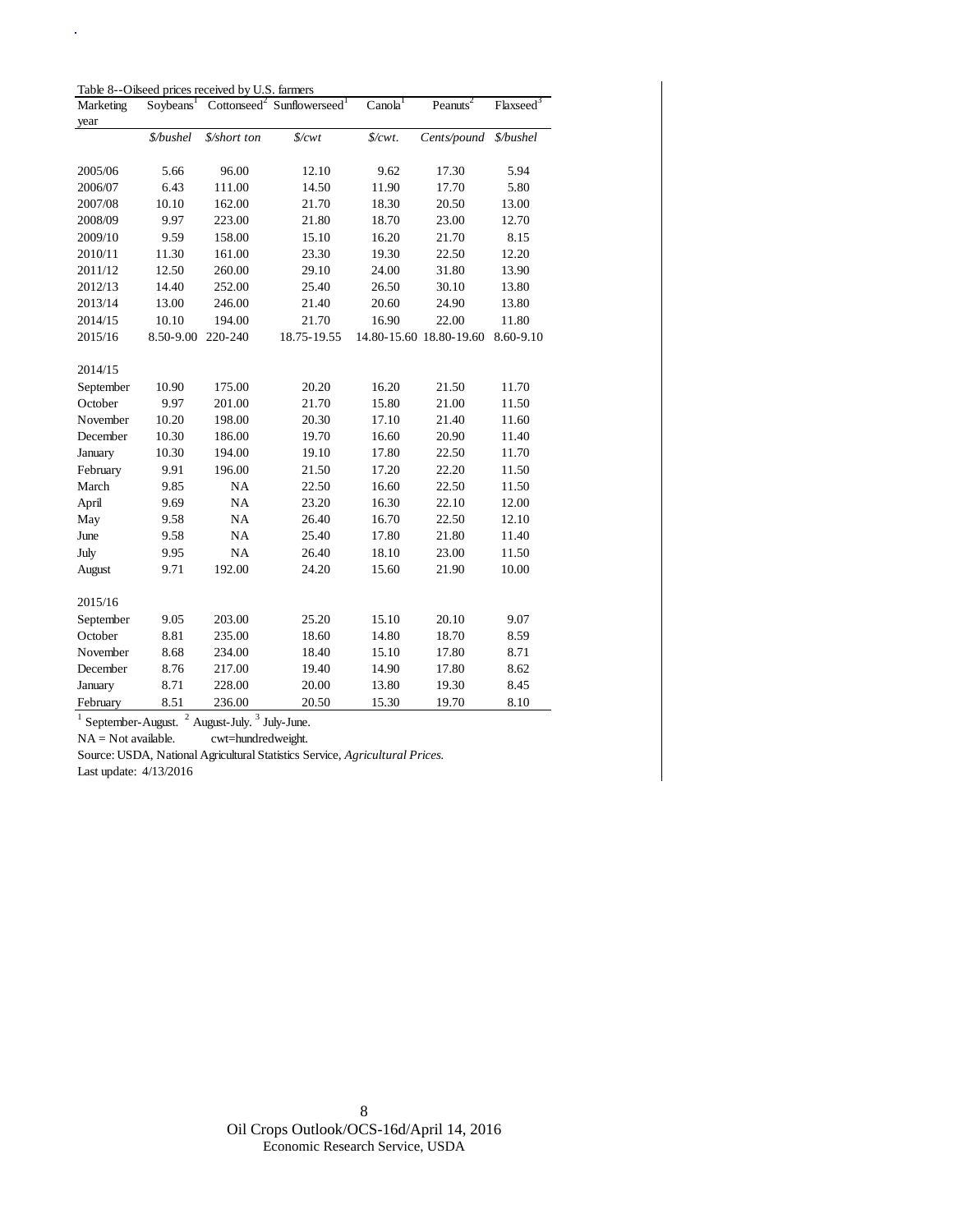| Marketing     | Soybean          | Table 9--U.S. vegetable oil and fats prices | Cottonseed Sunflowerseed | Canola           | Peanut           | Corn             | Lard $6$  | Edible                 |
|---------------|------------------|---------------------------------------------|--------------------------|------------------|------------------|------------------|-----------|------------------------|
|               | oil <sup>2</sup> | $\mathop{\rm oil}\nolimits^3$               | $\mathbf{oil}^4$         | $\mathbf{oil}^4$ | oil <sup>5</sup> | oil <sup>6</sup> |           | $t$ allow <sup>6</sup> |
| year          |                  |                                             |                          |                  | Cents/pound--    |                  |           |                        |
|               |                  |                                             |                          |                  |                  |                  |           |                        |
| 2005/06       | 23.41            | 29.47                                       | 40.64                    | 31.00            | 44.48            | 25.18            | 21.74     | 18.16                  |
| 2006/07       | 31.02            | 35.70                                       | 58.03                    | 40.57            | 52.99            | 31.80            | 28.43     | 27.32                  |
| 2007/08       | 52.03            | 73.56                                       | 91.15                    | 65.64            | 94.53            | 69.40            | 40.85     | 41.68                  |
| 2008/09       | 32.16            | 37.10                                       | 50.24                    | 39.54            | 78.49            | 32.75            | 26.72     | 25.47                  |
| 2009/10       | 35.95            | 40.27                                       | 52.80                    | 42.88            | 59.62            | 39.29            | 31.99     | 32.26                  |
| 2010/11       | 53.20            | 54.50                                       | 86.12                    | 58.68            | 77.24            | 60.76            | 51.52     | 51.34                  |
| 2011/12       | 51.90            | 53.22                                       | 83.20                    | 57.19            | 100.15           | 56.09            | 48.11     | 50.33                  |
| 2012/13       | 47.13            | 48.60                                       | 65.87                    | 56.17            | 91.83            | 46.66            | 51.80     | 43.24                  |
| 2013/14       | 38.23            | 60.66                                       | 59.12                    | 43.70            | 68.23            | 39.43            | 43.93     | 39.76                  |
| 2014/15       | 31.60            | 45.74                                       | 66.72                    | 37.81            | 57.96            | 37.48            | 33.43     | 31.36                  |
| $2015/16^{1}$ | 29.0-31.0        | 45.5-47.5                                   | 59.0-61.0                | 35.5-37.5        | 57.0-59.0        | 39.0-41.0        | 28.0-30.0 | 26.0-28.0              |
|               |                  |                                             |                          |                  |                  |                  |           |                        |
| 2014/15       |                  |                                             |                          |                  |                  |                  |           |                        |
| October       | 34.10            | 41.45                                       | 63.00                    | 39.45            | 59.95            | 34.50            | 48.00     | 30.33                  |
| November      | 33.45            | 40.75                                       | 61.75                    | 38.94            | 60.63            | 33.96            | 42.81     | 35.05                  |
| December      | 32.56            | 40.31                                       | 58.00                    | 39.25            | 60.13            | 33.68            | 35.91     | 36.11                  |
| January       | 32.33            | 44.95                                       | 63.00                    | 38.80            | 56.15            | 34.86            | 29.50     | 31.20                  |
| February      | 31.57            | 48.81                                       | 65.63                    | 38.94            | 55.56            | 36.13            | 28.00     | 31.38                  |
| March         | 30.89            | 46.06                                       | 65.56                    | 35.69            | 54.69            | 37.73            | NA        | 32.30                  |
| April         | 31.13            | 48.19                                       | 65.50                    | 37.19            | 54.81            | 39.27            | 26.64     | 28.58                  |
| May           | 32.65            | 48.90                                       | 65.00                    | 38.55            | 54.65            | 39.50            | 28.00     | 31.32                  |
| June          | 33.73            | 49.94                                       | 69.75                    | 40.19            | 56.31            | 40.34            | NA        | 32.04                  |
| July          | 31.54            | 49.15                                       | 73.40                    | 38.30            | 58.15            | 41.49            | 31.00     | 29.75                  |
| August        | 28.87            | 46.25                                       | 75.00                    | 35.13            | 58.63            | 40.75            | 31.00     | 30.14                  |
| September     | 26.43            | 44.13                                       | 75.00                    | 33.31            | 58.69            | 37.55            | <b>NA</b> | 28.10                  |
| 2015/16       |                  |                                             |                          |                  |                  |                  |           |                        |
| October       | 27.14            | 44.25                                       | 72.00                    | 34.20            | 57.70            | 36.60            | 34.23     | 24.61                  |
| November      | 26.42            | 45.19                                       | 64.50                    | 33.63            | 58.06            | 36.43            | 35.50     | 21.10                  |
| December      | 29.72            | 48.35                                       | 62.00                    | 36.50            | 58.50            | 38.25            | 28.80     | 20.50                  |
| January       | 28.89            | 47.31                                       | 58.00                    | 34.06            | 56.19            | 39.93            | 24.00     | 24.10                  |
| February      | 29.79            | 46.06                                       | 54.25                    | 34.63            | 55.00            | 40.29            | NA        | 29.41                  |
| March         | 30.86            | 46.20                                       | 53.80                    | 35.55            | 55.55            | 41.05            | 29.00     | 35.00                  |

Table 9--U.S. vegetable oil and fats prices

<sup>1</sup> Preliminary. <sup>2</sup> Decatur, IL. <sup>3</sup> Prime bleached summer yellow, Greenwood, MS. <sup>4</sup> Midwest. <sup>5</sup> Southeast mills.

<sup>6</sup> Chicago. NA = Not available.

Sources: USDA, Agricultural Marketing Service, *Monthly Feedstuff Prices* and *Milling and Baking News.*  Last update: 4/13/2016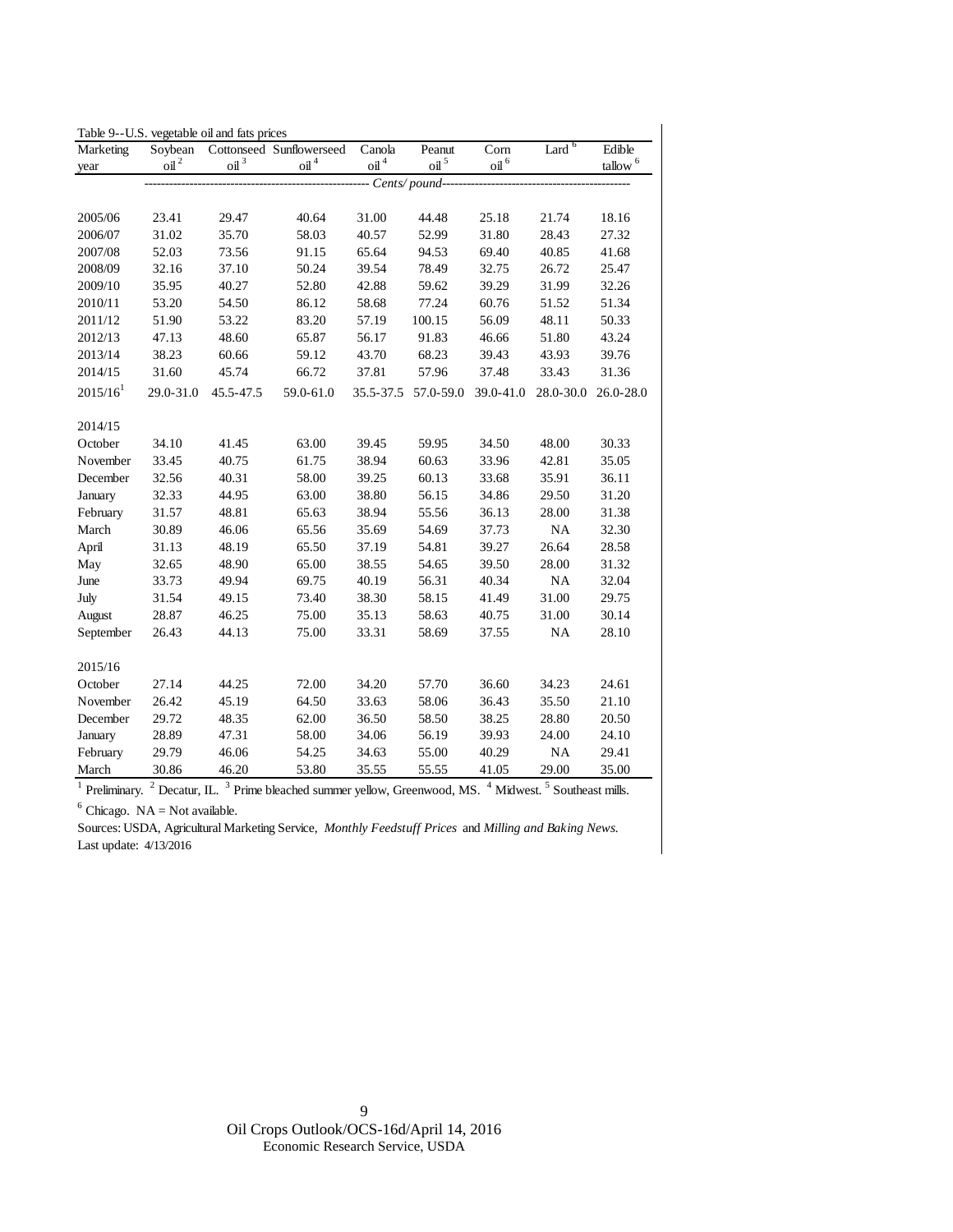|         |                                                            |                                                                                           |                                                                            |                                                                 | Linseed                                                   |
|---------|------------------------------------------------------------|-------------------------------------------------------------------------------------------|----------------------------------------------------------------------------|-----------------------------------------------------------------|-----------------------------------------------------------|
|         |                                                            |                                                                                           |                                                                            |                                                                 | meal <sup>7</sup>                                         |
|         |                                                            |                                                                                           |                                                                            |                                                                 |                                                           |
| 174.17  | 144.27                                                     | 77.46                                                                                     | 106.98                                                                     | 140.52                                                          | 115.53                                                    |
| 205.44  | 150.36                                                     | 104.88                                                                                    | 100.00                                                                     | 173.50                                                          | 133.01                                                    |
| 335.94  | 253.81                                                     | 172.81                                                                                    | NA                                                                         | 251.32                                                          | 228.81                                                    |
| 331.17  | 255.23                                                     | 152.46                                                                                    | NA                                                                         | 248.82                                                          | 220.89                                                    |
| 311.27  | 220.90                                                     | 151.04                                                                                    | NA                                                                         | 224.92                                                          | 209.23                                                    |
| 345.52  | 273.84                                                     | 219.72                                                                                    | NA                                                                         | 263.63                                                          | 240.65                                                    |
| 393.53  | 275.13                                                     | 246.75                                                                                    | NA                                                                         | 307.59                                                          | 265.68                                                    |
| 468.11  | 331.52                                                     | 241.57                                                                                    | NA                                                                         | 354.22                                                          | 329.31                                                    |
| 489.94  | 377.71                                                     | 238.87                                                                                    | NA                                                                         | 359.70                                                          | 337.23                                                    |
| 368.49  | 304.27                                                     | 209.97                                                                                    | NA                                                                         | 301.20                                                          | 256.58                                                    |
| 275-295 | 245-265                                                    | 145-165                                                                                   | NA                                                                         | 220-240                                                         | 180-200                                                   |
|         |                                                            |                                                                                           |                                                                            |                                                                 |                                                           |
|         |                                                            |                                                                                           |                                                                            |                                                                 |                                                           |
| 381.50  | 346.88                                                     | 162.50                                                                                    | <b>NA</b>                                                                  | 301.75                                                          | 214.38                                                    |
| 441.39  | 313.13                                                     | 208.13                                                                                    | NA                                                                         | 356.31                                                          | 283.75                                                    |
| 431.73  | 332.50                                                     | 245.00                                                                                    | NA                                                                         | 349.31                                                          | 287.50                                                    |
| 380.03  | 313.75                                                     | 247.50                                                                                    | NA                                                                         | 311.56                                                          | 250.00                                                    |
| 370.38  | 302.50                                                     | 225.63                                                                                    | NA                                                                         | 296.21                                                          | 230.63                                                    |
| 357.83  | 310.50                                                     | 202.50                                                                                    | NA                                                                         | 279.54                                                          | 230.50                                                    |
| 336.61  | 288.13                                                     | 202.50                                                                                    | NA                                                                         | 261.35                                                          | 239.38                                                    |
| 320.23  | 274.38                                                     | 192.50                                                                                    | NA                                                                         | 274.60                                                          | 256.88                                                    |
| 335.03  | 281.00                                                     | 180.50                                                                                    | NA                                                                         | 305.85                                                          | 258.00                                                    |
| 375.71  | 299.38                                                     | 214.38                                                                                    | NA                                                                         | 328.03                                                          | 284.38                                                    |
| 357.85  | 295.63                                                     | 222.50                                                                                    | NA                                                                         | 285.83                                                          | 287.50                                                    |
| 333.62  | 293.50                                                     | 216.00                                                                                    | NA                                                                         | 264.01                                                          | 256.00                                                    |
|         |                                                            |                                                                                           |                                                                            |                                                                 |                                                           |
|         | 292.50                                                     |                                                                                           | <b>NA</b>                                                                  |                                                                 | 215.00                                                    |
| 308.60  | 291.88                                                     | 187.50                                                                                    | NA                                                                         | 248.98                                                          | 209.38                                                    |
| 289.78  | 267.50                                                     |                                                                                           | NA                                                                         | 240.64                                                          | 200.00                                                    |
|         |                                                            |                                                                                           |                                                                            |                                                                 | 195.00                                                    |
| 273.61  | 238.13                                                     | 131.88                                                                                    | NA                                                                         | 224.34                                                          | 197.50                                                    |
|         |                                                            |                                                                                           |                                                                            |                                                                 | 195.00                                                    |
|         | Soybean<br>meal <sup>2</sup><br>327.97<br>279.56<br>276.22 | Table 10--U.S. oilseed meal prices<br>Cottonseed<br>meal <sup>3</sup><br>248.75<br>216.50 | Sunflowerseed<br>meal <sup>4</sup><br>212.50<br>163.13<br>156.88<br>120.00 | Peanut<br>meal <sup>5</sup><br>\$/short ton-<br>NA<br><b>NA</b> | Canola<br>meal <sup>6</sup><br>257.69<br>231.76<br>228.87 |

<sup>1</sup> Preliminary. <sup>2</sup> High-protein Decatur, IL.  $3$  41-percent Memphis.  $4$  34-percent North Dakota-Minnesota.

 $<sup>5</sup>$  50-percent Southeast mills.  $<sup>6</sup>$  36-percent Pacific Northwest.  $<sup>7</sup>$  34-percent Minneapolis.</sup></sup></sup>

NA= Not available.

 $\hat{\mathbf{r}}$ 

Source: USDA, Agricultural Marketing Service, *Monthly Feedstuff Prices.*  Last update: 4/13/2016